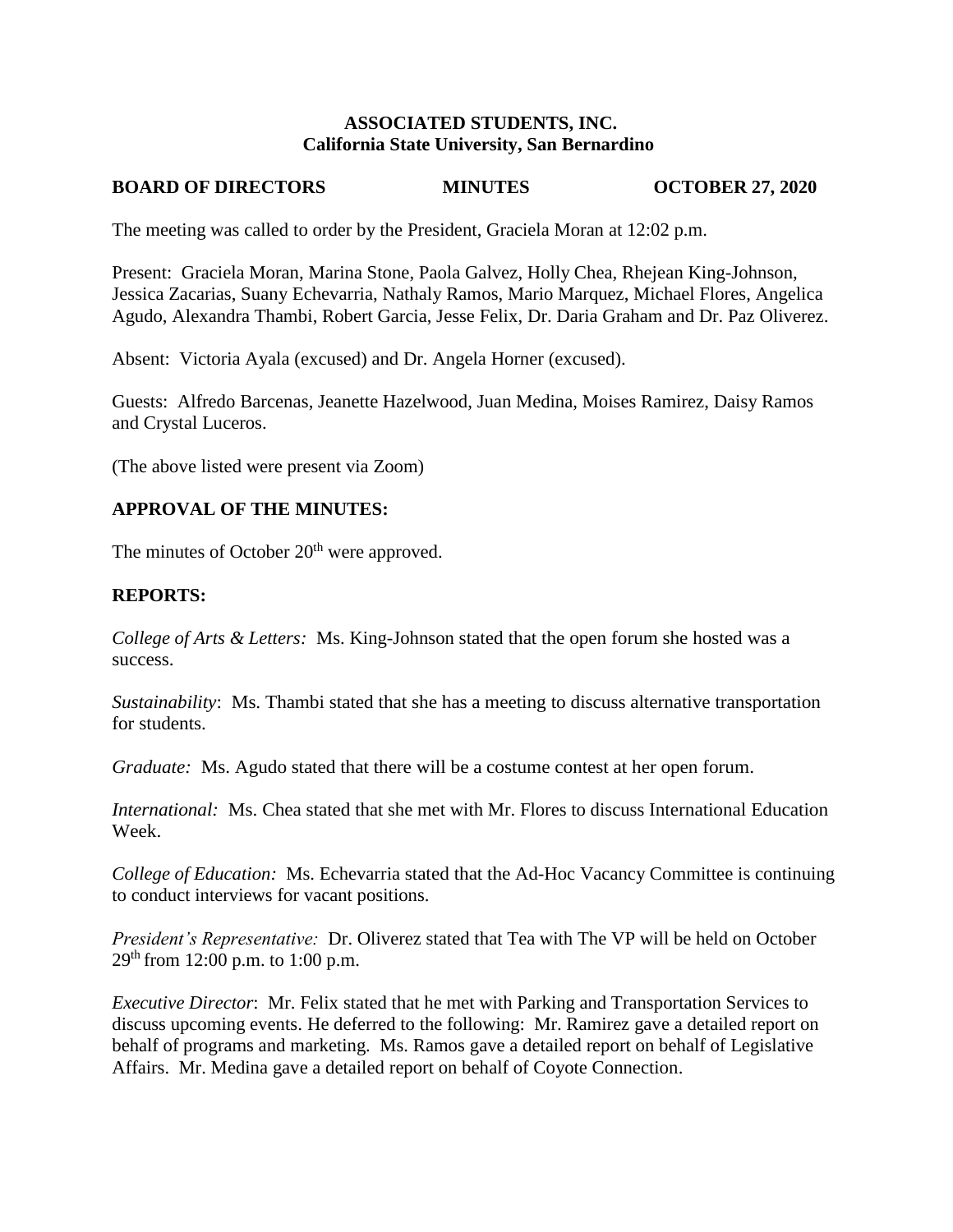#### *Minutes*

*President:* Ms. Moran stated that she met with Dr. Oliverez to discuss students' concerns. She will be meeting with Faculty Senate.

## **ADOPTION OF AGENDA:**

M/S Felix/Marquez: To approve the adoption of the agenda. Passed unanimously.

### **NEW BUSINESS:**

### **BD 132-20 M/S Felix/Garcia: Permission to use \$1,750.00 from Grant & Service Programs– ASI Donations (660723-RN001-A4700) for a class gift for the Fall 2020 graduates.**

Mr. Felix explained that Alumni Affairs approached ASI to help provide pins for the Fall 2020 graduates. He presented a breakdown of the costs associated with the pins.

Discussion ensued.

Mr. Garcia spoke in favor of the pins.

Ms. Agudo recommended that the Board increase the amount.

Ms. Galvez advised that the amount not be increased due to our finances. She feels firm on this amount due to where ASI stands financially and wants us to use student fees in the best way possible in order to be prepared for future financial matters.

Ms. Echevarria inquired whether the cost could be minimized.

Mr. Felix explained the cost and recommended that the Board increase the amount.

M/S Echevarria/Felix: To amend the total from \$1,750.00 to \$3,000.00. Passed (13/0/1).

Mr. Felix stated that the surplus normally goes towards class gifts including, the clock tower, the Khalid concert and the Spring 2020 pins.

Ms. Moran passed the gavel to Ms. Stone.

Mr. Marquez inquired whether the pins could state 2020-2021.

Ms. Luceros explained that the pins could be changed to state 2020-2021, however, the deadline is near.

Ms. Moran stated that student fees must be utilized to the best of the Board's capabilities.

Mr. Garcia stated that he would address this at Staff Council to see if they could assist with the funds.